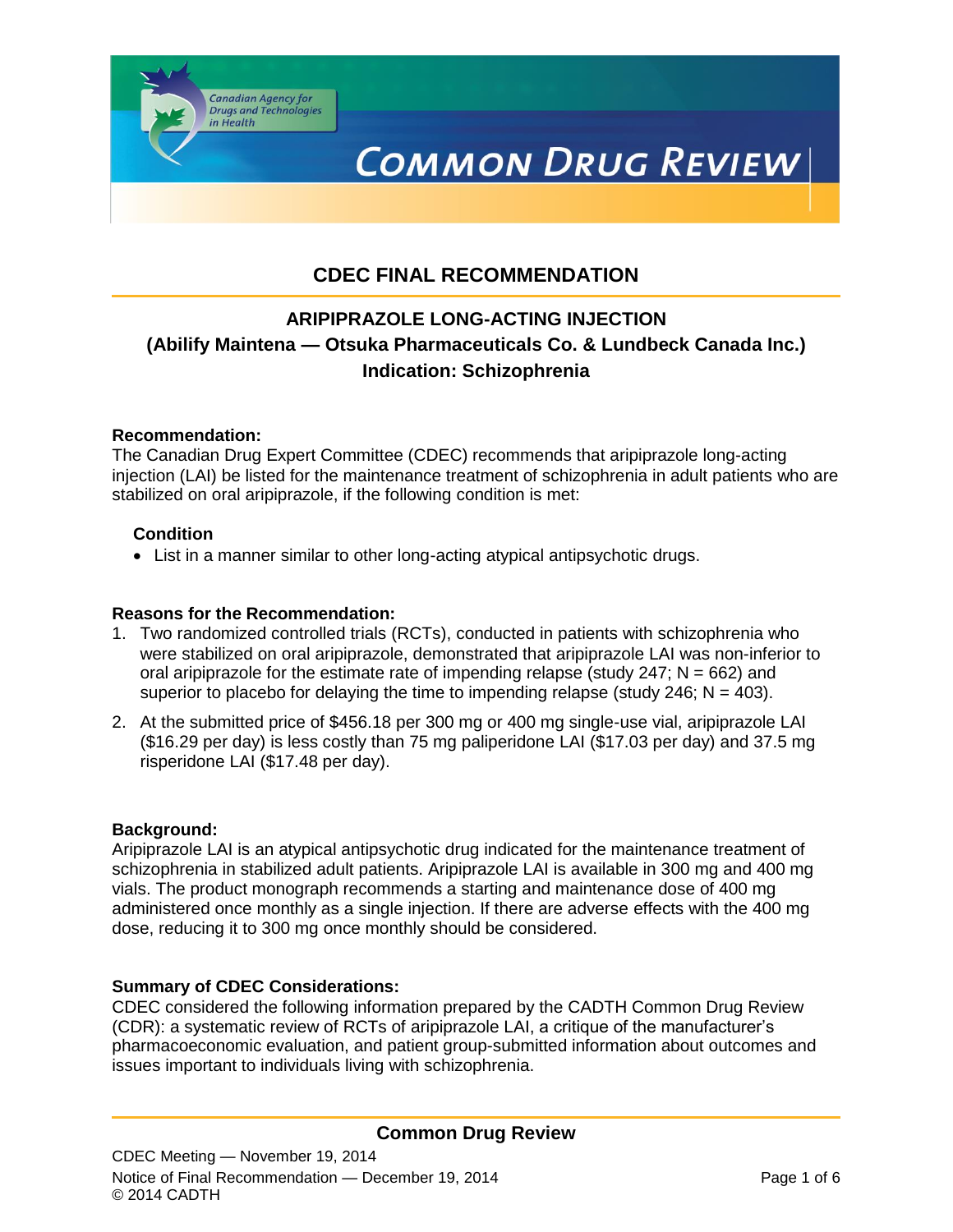## *Patient Input Information*

The following is a summary of key information provided by two patient groups that responded to the CDR call for patient input:

- The symptoms of schizophrenia significantly interfere with the daily activities of employment, education, socialization, and maintenance of relationships with family and friends. In addition, there is a considerable emotional burden in caring for someone with schizophrenia.
- Patient groups reported that many of the available treatments are limited by significant side effects, such as inability to concentrate, fatigue, sleep problems, weight gain, negative impact on sex life, restlessness, and muscle spasms.
- There is a need for additional antipsychotic treatment options for individuals with schizophrenia. Patient groups indicated that many antipsychotic medications have similar efficacy across a patient population; however, there is variability in individual patient response, such that a particular drug may not be effective in some patients but could be in others.
- Adherence to daily schedules for drug administration is a challenge for some patients, and a long-acting injectable provides an alternative that may result in increased compliance.

## *Clinical Trials*

Two double-blind, RCTs (study 246 and study 247) were included in the CDR systematic review. Study 246 was a 52-week placebo-controlled RCT consisting of a screening phase and four treatment phases: conversion; oral aripiprazole stabilization; aripiprazole LAI stabilization; and a double-blind, placebo-controlled phase. The objective of the screening phase was to select patients with schizophrenia; the objective of the conversion phase was to convert patients using any non-aripiprazole oral antipsychotic drugs to oral aripiprazole monotherapy. The objective of oral and LAI aripiprazole stabilization phases was to ensure patients responded and were stabilized with oral and LAI treatment respectively. The objective of the RCT phase of study 246 ( $N = 403$ ) was to evaluate the efficacy of aripiprazole LAI compared with placebo in reducing time to relapse, in this stabilized population. Study 246 was a withdrawal RCT: that is, patients stabilized with aripiprazole LAI were randomized to continue treatment with aripiprazole LAI or placebo (i.e., withdrawal from aripiprazole LAI). Study 247 was a 38-week, activecontrolled, randomized non-inferiority study. The study consisted of a screening phase and three treatment phases: conversion, oral stabilization, and an oral aripiprazole-controlled RCT phase. The objective of the RCT phase of study  $247$  (N = 662) was to evaluate the comparative efficacy, safety, and tolerability of aripiprazole LAI compared with oral aripiprazole as maintenance treatment in stabilized patients with schizophrenia.

## *Outcomes*

Outcomes were defined a priori in the CDR systematic review protocol. Of these, CDEC discussed the following:

- Impending relapse defined as meeting any or all of the following 4 criteria:
	- Clinical Global Impression of Improvement (CGI-I) of ≥ 5 (minimally worse) and one of the following: an increase on any of the following individual Positive and Negative Syndrome Scale (PANSS) items (conceptual disorganization, hallucinatory behaviour, suspiciousness, unusual thought content) to a score  $> 4$  with an absolute increase of  $\geq 2$ on that specific item since randomization; or an increase on any of the following individual PANSS items to a score > 4 and an absolute increase of  $≥$  4 on the combined 4 PANSS items since randomization.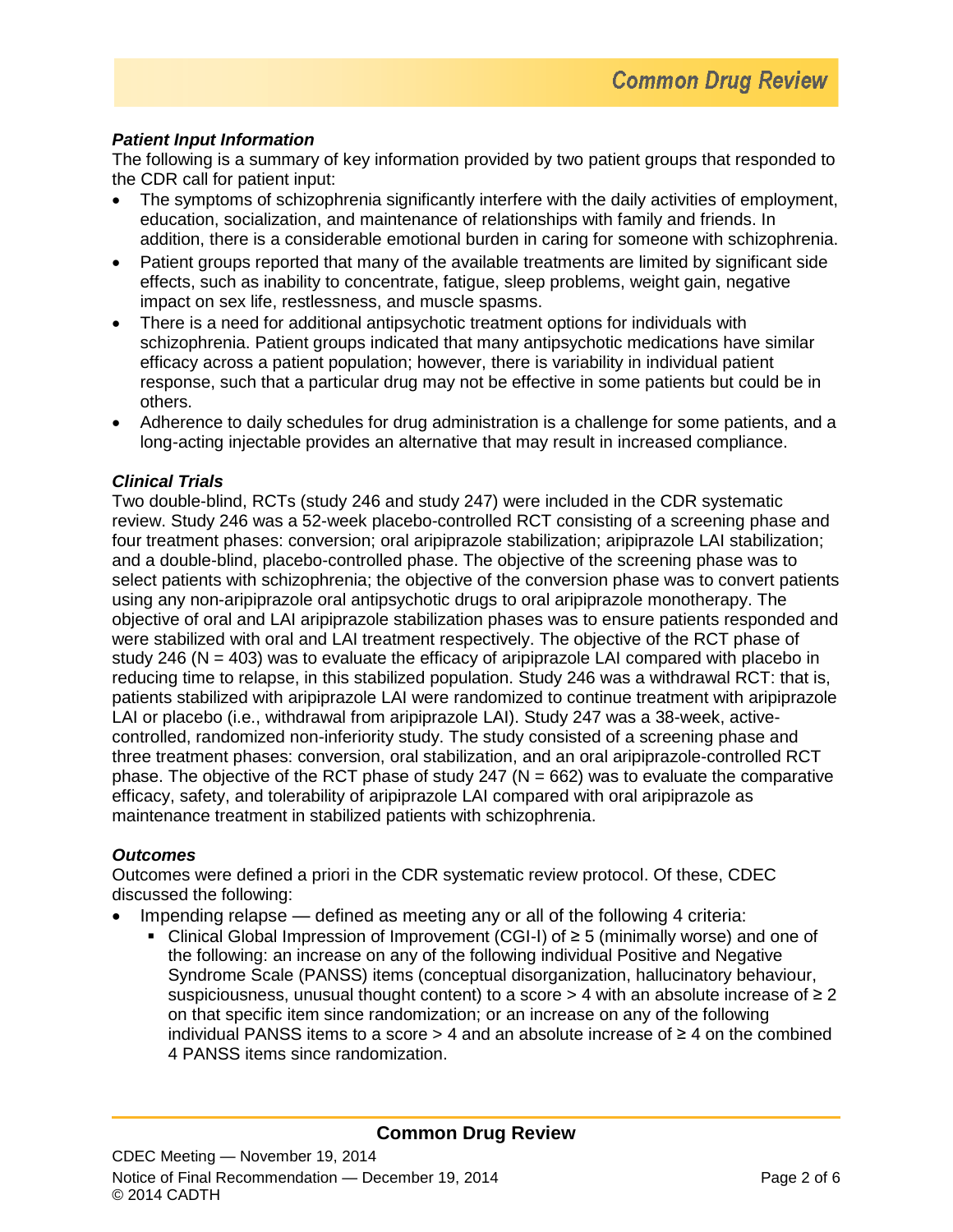- **H** Hospitalization due to worsening of psychotic symptoms (including partial hospitalization programs), but excluding hospitalization for psychosocial reasons.
- Clinical Global Impression of Severity of Suicidality (CGI-SS) of 4 (severely suicidal) or 5 (attempted suicide) on part 1, and/or 6 (much worse) or 7 (very much worse) on part 2.
- Violent behaviour resulting in clinically relevant self-injury, injury to another person, or property damage.
- Suicidality defined as reporting any suicidal ideation or behaviour. It was assessed using the CGI-SS, Columbia-Classification Algorithm of Suicide Assessment (C-CASA), and the Columbia Suicide Severity Rating Scale (C-SSRS).
- Remission defined as patients who achieved and maintained for six months a score of ≤ 3 on each of the following specific PANSS items: delusions, unusual thought content, hallucinatory behaviour, conceptual disorganization, mannerisms/posturing, blunted affect, social withdrawal, and lack of spontaneity.
- PANSS a 30-item clinician-rated instrument for assessing the symptoms of schizophrenia that consists of three subscales (positive, negative, and general psychopathology).
- Clinical Global Impression of Severity (CGI-S) measures the global severity of illness by rating the patient's illness on a seven-point scale ranging from one (no symptoms) to seven (very severe).
- CGI-I measures global improvement relative to baseline on a on a seven-point scale ranging from one (very much improved) to seven (very much worse).
- Personal and Social Performance (PSP) a clinician-rated scale that measures personal and social functioning in four domains: socially useful activities (e.g., work and study), personal and social relationships, self-care, and disturbing and aggressive behaviours. Scores range from 0 to 100, with higher scores indicating greater functioning.
- Serious adverse events, total adverse events, and withdrawal due to adverse events.

The primary outcome in study 246 was the time to impending relapse and the key secondary outcome was the impending relapse rate. In study 247, the primary outcome was impending relapse rate and the key secondary outcome was the time to impending relapse.

## *Efficacy*

- The impending relapse rate in study 246 was statistically significantly lower (*P* < 0.0001) in the aripiprazole LAI group compared with the placebo group in both the interim (9.6% versus 36.8%) and final analyses (10.0% versus 39.6%).
- In study 247, the impending relapse rate by the end of week 26 was 7.12% in the aripiprazole LAI group and 7.76% in the oral aripiprazole group. The between-group difference was −0.64% (95% CI, −5.26 to 3.99) demonstrating non-inferiority between LAI and oral aripiprazole.
- In study 246, both interim and final analyses demonstrated that the time to impending relapse was statistically significantly reduced for placebo-treated patients compared with those treated with aripiprazole LAI ( $P < 0.0001$ ). In study 247, there was no statistically significant difference between LAI and oral aripiprazole for time to relapse  $(P = 0.99)$ . The hazard ratios for the comparisons in study 246 and 247 were reported as follows:
	- Aripiprazole LAI versus placebo: 4.72 (95% CI, 2.81 to 7.94) in the interim analysis and 5.03 (95% CI, 3.15 to 8.02) in the final analysis.
	- Aripiprazole LAI versus oral aripiprazole: 0.99 (95% CI, 0.55 to 1.80).
- There were no statistically significant differences in remission rates between aripiprazole LAI and placebo in study 246 or aripiprazole LAI and oral aripiprazole in study 247:

## **Common Drug Review**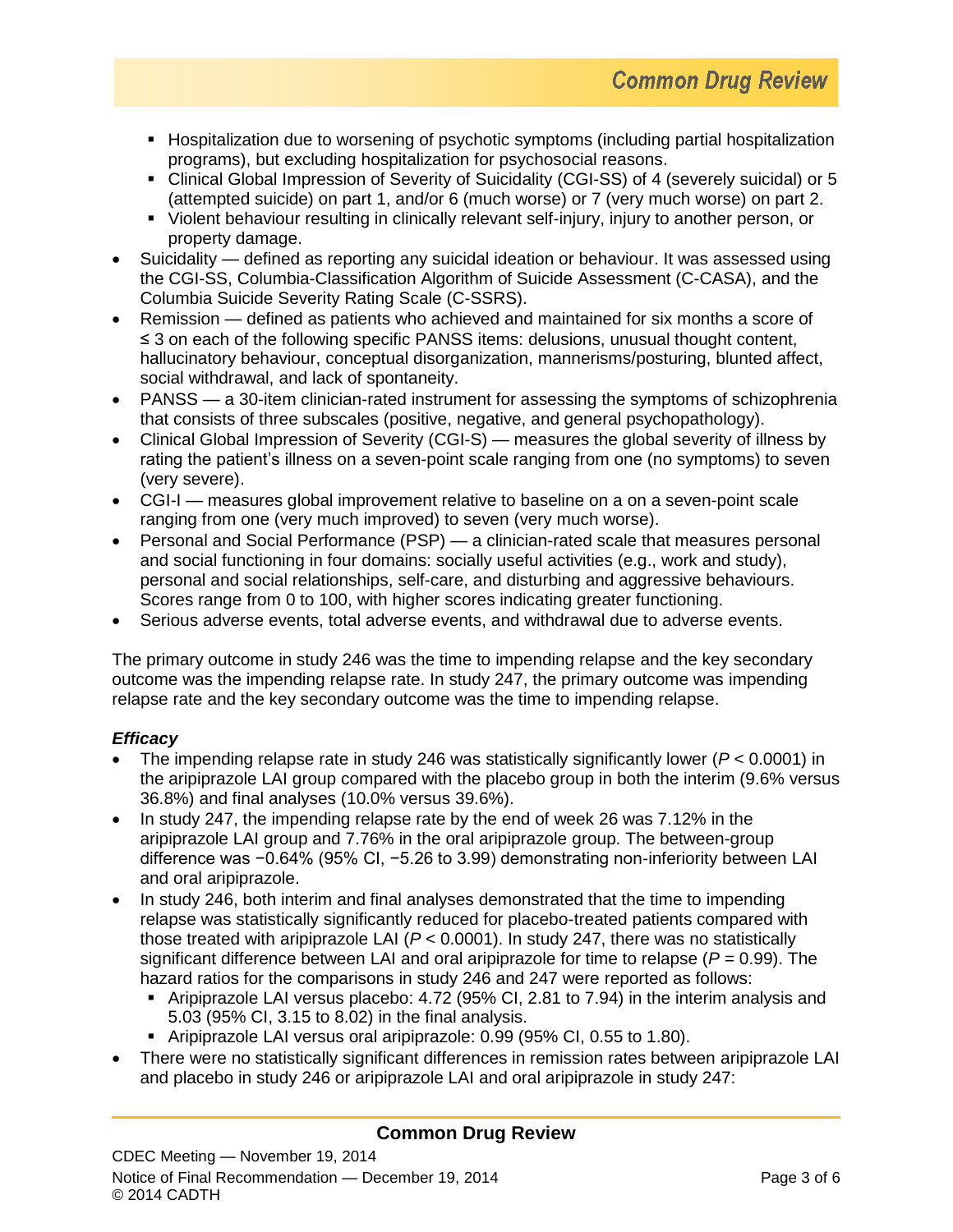- Aripiprazole LAI versus placebo: 52.9% versus 38.7%; *P* = 0.1756.
- Aripiprazole LAI versus oral aripiprazole: 48.8% versus 53.2%; *P* = 0.37.
- The response rate was statistically significantly greater with aripiprazole LAI compared with placebo in study 246. There was no statistically significant difference between aripiprazole LAI and oral aripiprazole in study 247:
	- Aripiprazole LAI versus placebo: 87.6% versus 56.0%; *P* < 0.0001.
	- Aripiprazole LAI versus oral aripiprazole: 89.8% versus 89.4%; *P* = 0.88.
- Aripiprazole LAI demonstrated statistically significant improvements in PANSS total score compared with placebo in study 246 and oral aripiprazole in study 247. The mean differences in change from baseline were:
	- Aripiprazole LAI versus placebo: −10.11 (95% CI, −12.68 to −7.54); *P* < 0.0001.
	- Aripiprazole LAI versus oral aripiprazole: −2.24 (95% CI, −4.23 to −0.25); *P* = 0.0272.
- Aripiprazole LAI demonstrated statistically significant improvements in CGI-S compared with placebo in study 246 and oral aripiprazole in study 247. The mean differences in change from baseline in CGI-S were:
	- Aripiprazole LAI versus placebo: −0.52 (95% CI, −0.70 to −0.35); *P* < 0.0001.
	- Aripiprazole LAI versus oral aripiprazole: −0.17 (−0.31 to −0.04); *P* = 0.0123.
- The proportion of study participants who experienced an event related to suicidal ideation/suicide was reported as follows: 2.6% with aripiprazole LAI and 0% with placebo in study 246; and, 3.5% with aripiprazole LAI and 3.2% with oral aripiprazole in study 247.
- There was a statistically significantly greater deterioration in PSP total scores in the placebo group (−6.20) compared with the aripiprazole LAI group (−1.74) in study 246 (*P* = 0.0002). There was no statistically significant difference between aripiprazole LAI and oral aripiprazole in study 247.

## *Harms (Safety and Tolerability)*

- The proportion of patients with at least one serious adverse event was reported as follows:
	- Study 246: 4.1% with aripiprazole LAI and 6.7% with placebo.
	- Study 247: 5.7% with aripiprazole LAI and 5.6% with oral aripiprazole.
- The proportion of patients with at least one adverse event was reported as follows:
	- Study 246: 63.2% with aripiprazole LAI and 61.9% with placebo.
	- Study 247: 82.6% with aripiprazole LAI and 82.1% with oral aripiprazole.
- Akathisia, injection-site pain, and infections were more common with aripiprazole LAI compared with oral aripiprazole in study 247.
- The proportion of patients who withdrew from the studies as a result of adverse events was:
	- Study 246: 4.1% with aripiprazole LAI and 9.7% with placebo.
	- Study 247: 4.9% with aripiprazole LAI and 4.5% with oral aripiprazole.

## *Cost and Cost-Effectiveness*

The manufacturer submitted a cost-minimization analysis comparing aripiprazole LAI (300 mg or 400 mg every four weeks) with paliperidone LAI (50 mg, 75 mg, 100 mg, or 150 mg every four weeks) and risperidone LAI (12.5 mg, 25 mg, 37.5 mg, or 50 mg every two weeks) in adult patients with schizophrenia during a two-year time frame. The assumption of similar clinical efficacy, safety, and tolerability was based on a manufacturer-funded unpublished network meta-analysis (NMA), which compared aripiprazole LAI with risperidone LAI, paliperidone LAI, olanzapine LAI, haloperidol LAI, oral risperidone, and oral aripiprazole. Costs included in the analysis were drug costs, loading regimen costs, and administration costs.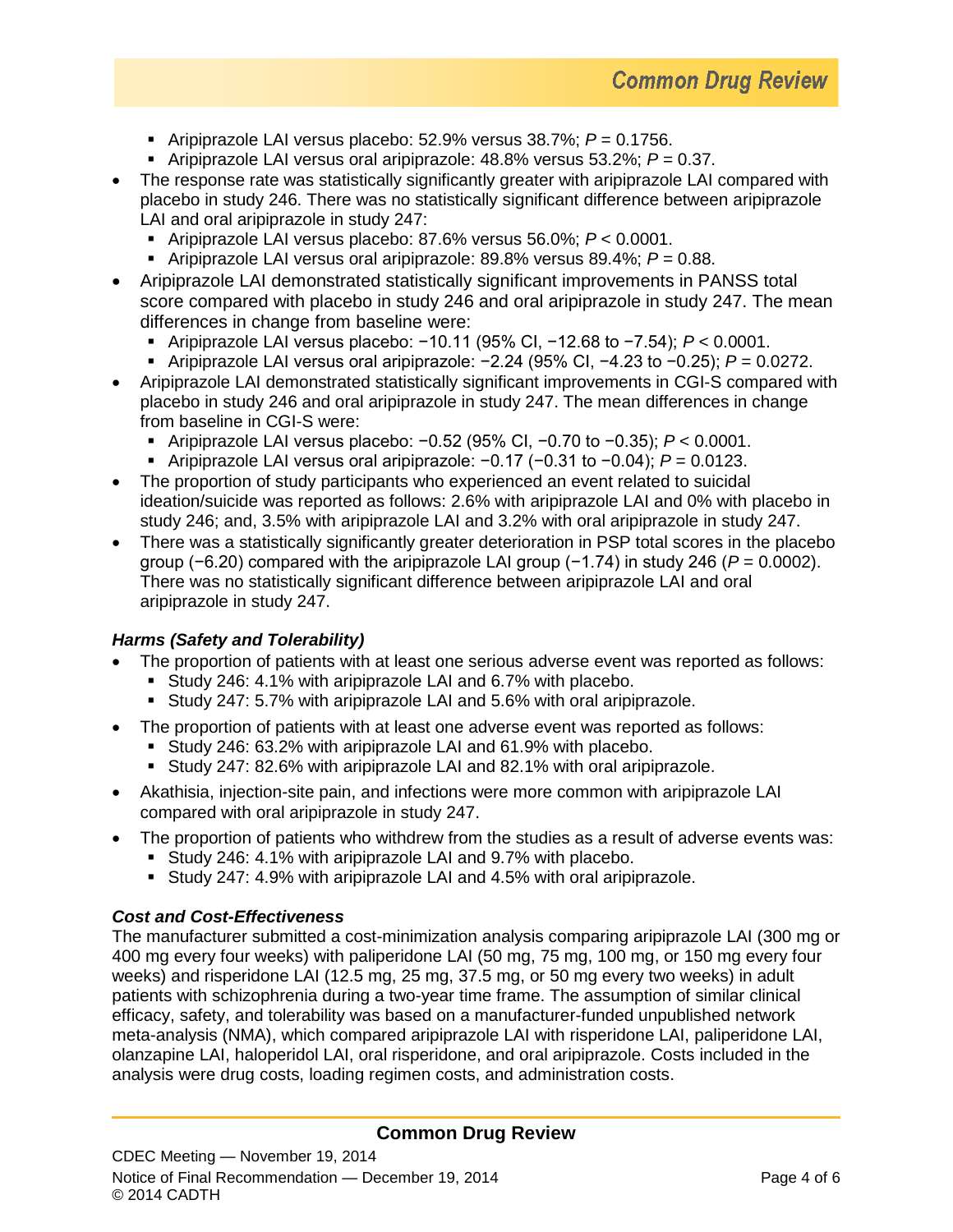CDR identified a number of key limitations in the manufacturer's analysis, which included:

- Uncertainty in the clinical similarity and dose equivalency of aripiprazole LAI as compared with paliperidone LAI or risperidone LAI. The utilization analysis performed by both the manufacturer and CDR yielded a weighted-average dose for paliperidone LAI of approximately 115 mg, which differs from the weighted-average dose of approximately 83 mg in the paliperidone LAI study included in the NMA.
- Absence of oral atypical antipsychotic drugs as comparators given the indicated population of stable patients.
- Uncertainty in the assumptions and data sources used in the real-world multivariate sensitivity analysis.

At the submitted price of \$456.18 per 300 mg or 400 mg single-use vial, aripiprazole LAI (\$16.29 daily) costs substantially more than oral antipsychotic drugs, including oral aripiprazole (\$4.13 to \$4.88 daily), as well as long-acting typical antipsychotic drugs (\$0.30 to \$2.89 daily), but is less costly than recommended doses of paliperidone LAI (75 mg every four weeks, \$17.03 daily) and risperidone LAI (37.5 mg every two weeks, \$17.48 daily). Aripiprazole LAI remained less costly than paliperidone LAI and risperidone LAI when a variety of real-world utilization estimates were explored.

#### **Other Discussion Points:**

- Patients in studies 246 and 247 were stabilized on oral aripiprazole before randomization; therefore, it unclear if the results of the studies are generalizable to a broader population of patients with schizophrenia (e.g., those stabilized on other atypical antipsychotic drugs).
- The manufacturer's NMA reported that aripiprazole LAI was associated with similar efficacy relative to other LAI antipsychotic drugs; however, important limitations with this analysis restrict the ability to draw any conclusions.
- The listing status of LAI antipsychotic drugs varies across the CDR-participating drug plans.

## **Research Gaps:**

- There is no direct evidence comparing the efficacy and safety of aripiprazole LAI with other available LAI antipsychotic drugs.
- There are insufficient data on quality of life outcomes.

## **CDEC Members:**

Dr. Dr. Lindsay Nicolle (Chair), Dr. James Silvius (Vice-Chair), Dr. Silvia Alessi-Severini, Dr. Ahmed Bayoumi, Dr. Bruce Carleton, Mr. Frank Gavin, Dr. Peter Jamieson, Mr. Allen Lefebvre, Dr. Kerry Mansell, Dr. Irvin Mayers, Dr. Yvonne Shevchuk, and Dr. Adil Virani.

#### **November 19, 2014 Meeting**

**Regrets:** None